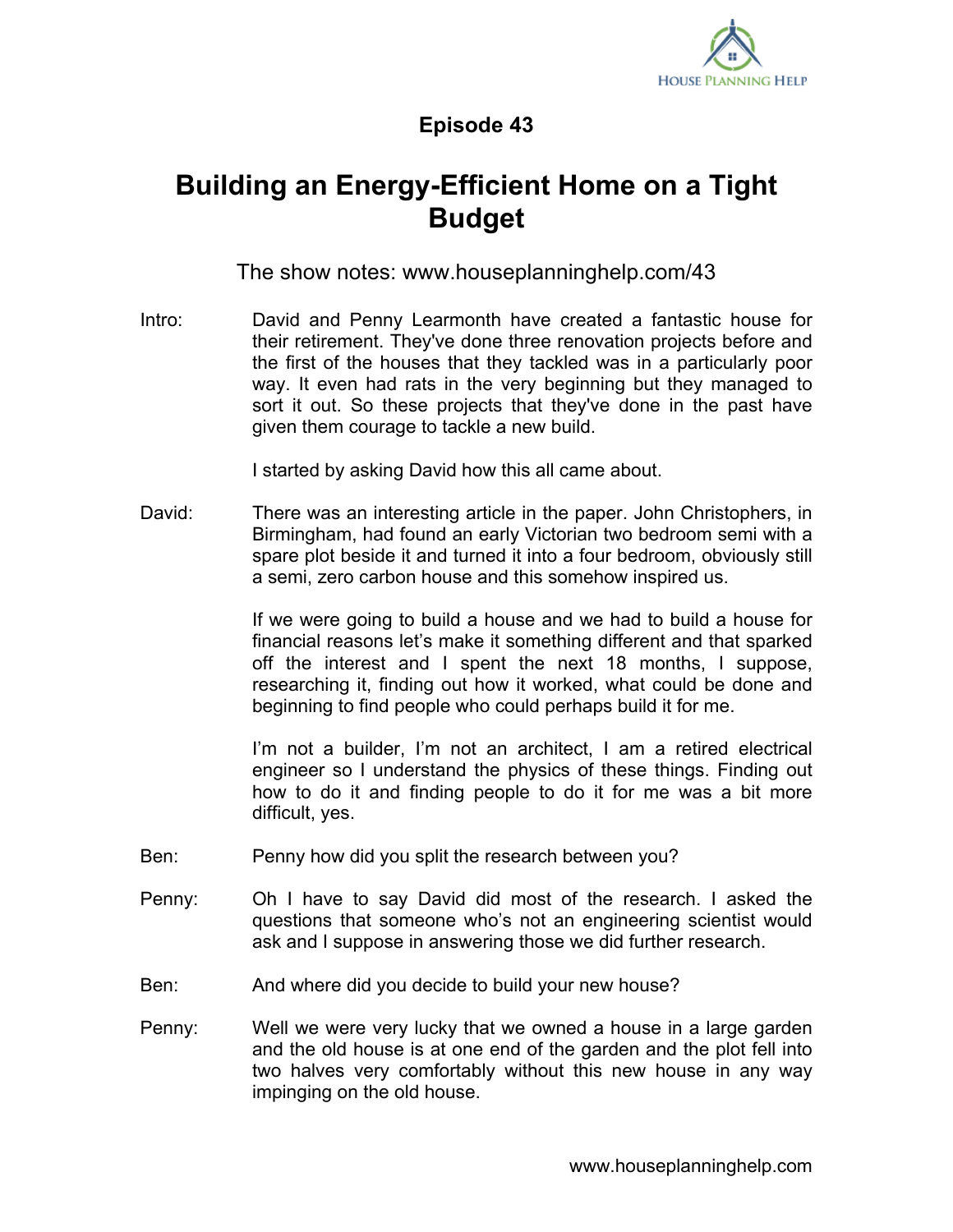

- Ben: So there was an existing property that you then rebuilt.
- Penny: No no, not at all. This had been a paddock I think at one point and before that it had been an orchard and it was part of the Watch House Farm. By sheer chance and to our good fortune really this little corner of the road had fallen into the planning envelope of the village about six or seven years ago and we were beginning to get developers enquiring after it and we thought we could do this ourselves.
- Ben: So you were looking down towards the end of your plot and this comes into, as you mention, the planning envelope. Does that make it plain sailing for building a house?
- David: It helped a great deal. The original design was turned down: the old house was the old farmhouse it was a listed building, it is a listed building and this limited us as to what we could put on this plot. So we weren't allowed to do just anything so we came up with a design that looked a bit like a calf barn it's weather board, slate roof, rectangular, simple shape, simple looking and of course a very good shape for a high efficiency house.

It's very fashionable these days, as perhaps you've noticed, [to have] lots of gable ends and dormer windows, complicated shapes that of course makes it very difficult to build an efficient house because you have got all the risks of thermal bridgings and insulations and nasty corners to get round. If you can build a simple rectangular house the chances are you are going to start off with a good design from the thermal point of view, from the efficiency point of view. So we ended up with this.

There was enough room on the plot for the house to face exactly north and south, the planning people were happy with design. They wanted a decent roof and we said: "Well what about a second hand slate roof," which isn't cheap exactly but it looks fine and fits the bill, and of course the slate and the weather board are nothing to do really with the efficiency of the house. Because having been inspired to build an efficient house, a thermally efficient house, then what you put on the outside in a sense nothing to do with the case.

- Ben: Did you have a lot of restrictions in your budget or was it going to be easy to come within?
- David: No we were very hard on the budget. We were using our savings essentially to build this house, the idea being that the money we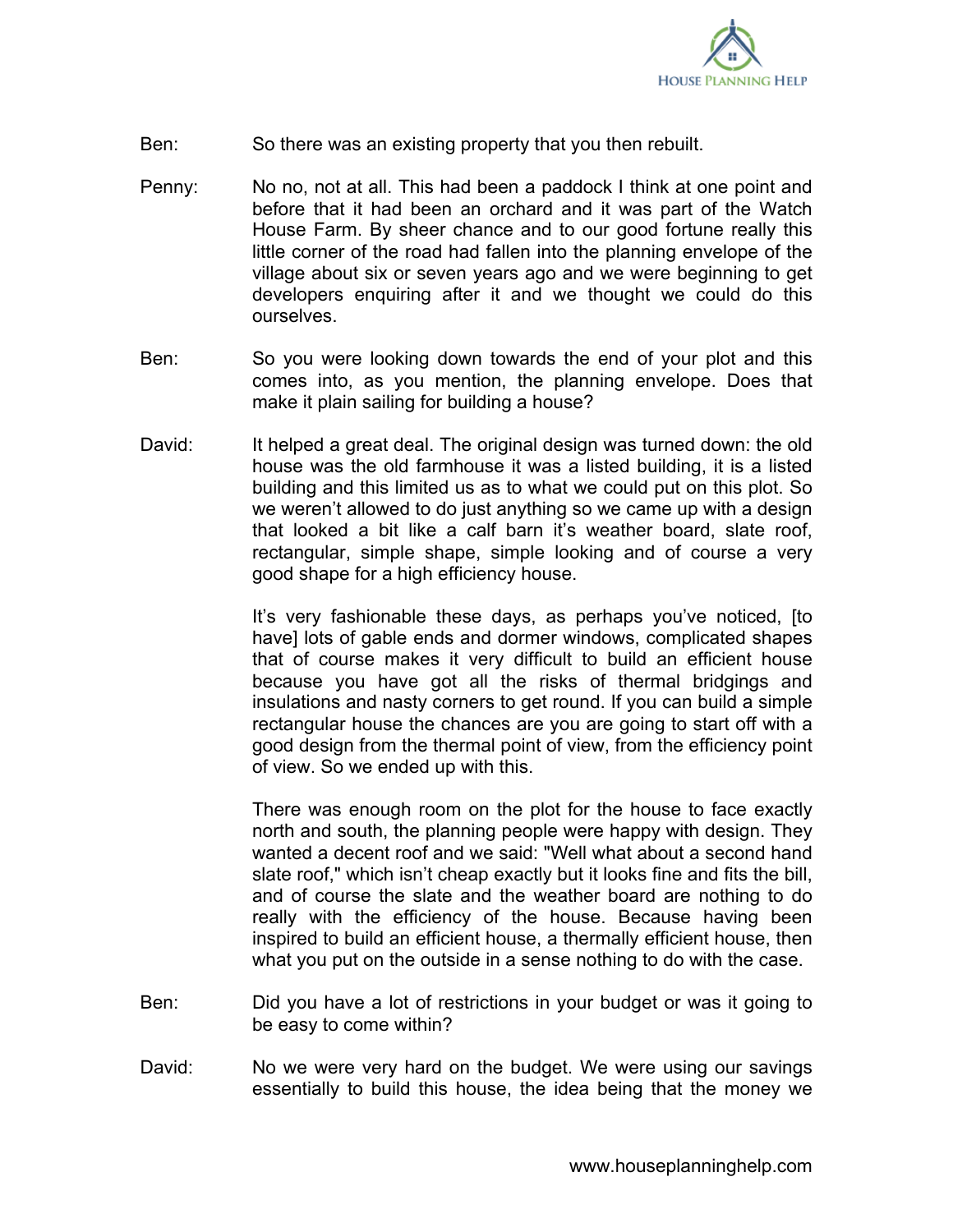

might get from the sale of the old house is what would help us to look after ourselves in our old age. It's financially driven. The company I used to work for went bust owing its pension fund quite a lot of money. My pension became fixed, my occupational pension became fixed, I haven't had a pay rise worth the mention since 2008 and the inflation rate was pretty horrible after the crash, so this was a frightening time. What are we going to do to look after ourselves? Well we know suddenly that we are allowed to build so let's build. If we can build something interesting that has low running costs that might be a good thing. Do we have enough money, well let's find out?

So with the money that we had saved and to some extent inherited we found that we could just about, if we were really tight on it so the light fittings for example are very bottom of the range £5 or £10 a throw, this sort of thing. You can for example spend a fortune on lighting if you want to, but no we built this down to the cost to what we could just about afford. And the problem is if you are going to be efficient then you have got some very high ticket items and the triple glazed windows which in a sense are essential are terribly expensive but perhaps you don't have to spend much on the light fittings or socket outlets or what have you.

- Ben: And Penny what were your priorities on the brief in the early stages?
- Penny: Well once we had decided that we would go for a house you could call zero carbon then to have a really efficient structure but within that to have a home that would be nice to live in. So we managed to combine putting into this house all the things we've enjoyed in other houses but all within the budget. Those were just the layout of the house but as David says we have very cheap doors which could be upgraded another time, pretty cheap sanitation but that also all of that could be upgraded when and if we can ever afford that.
- Ben: What were you thinking in terms of space? How much did you need, as obviously this is an element you are not going to be able to change?
- Penny: Ah, we are very gloomy people. We see a long and disabled old age so we've put plenty of space in this house because if there is one thing that is certain of as you get older you actually require more space. We've looked after all our parents and there have been matters with hoists and wheelchairs and all sorts of wonderful gismos that allow you to stay in your own home but take absolute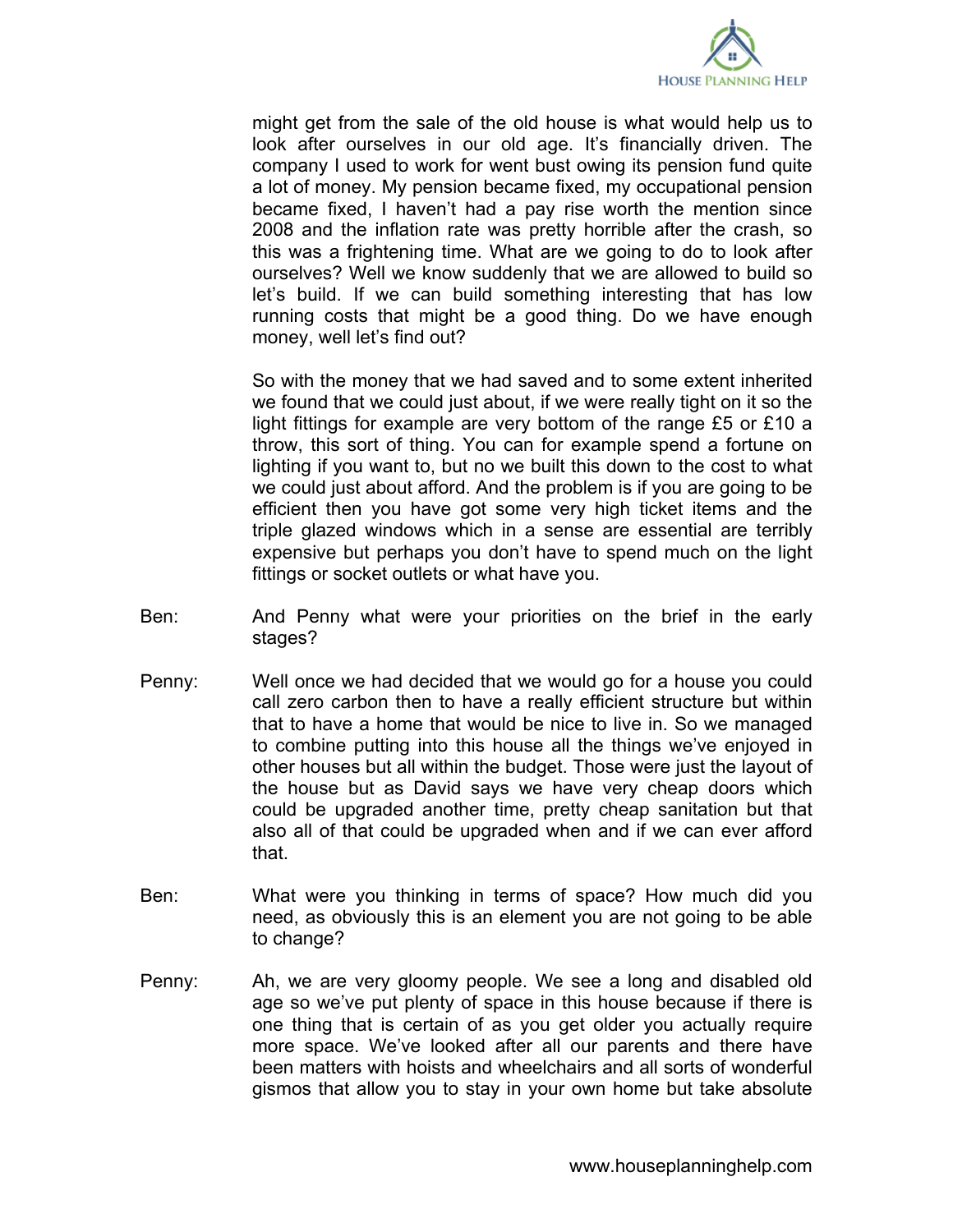

space up and so this house has got a simple layout and quite a lot of manoeuvring space within it. It's also essentially a bungalow with some extra bedrooms over so in our old age we can live in the ground floor and not necessarily use the upstairs.

- Ben: How did you get going on this project and finding the right people for it?
- David: Some very good luck. A friend at a party one Christmas said: "Have you heard of the Uttlesford Sustainable Homes Network". No I hadn't, it had not shown up in searches that I had been doing for the best part of the previous year and it was there that I found the main contractor and the main heating contractor and an architect who could help realise the green things that this sort of house needs and that helped us get it forward.

As perhaps has become clear Penny's main contribution was very much in how are we going to use this house, how are we going to live in this house whereas my interest was in how is the house going to work from an energy point of view, heating, all that sort of stuff. Is it going to get too hot, what about thermal mass, all those technical sort of questions because I'm that sort of person, whereas Penny wants to know how are we going to arrange the kitchen to be efficient and we've learnt, as she said earlier, we've learnt from previous houses we've lived in or our parents or our parents-in-law have lived in, things that are good and things that are not so good.

So we are able to bring the experience of, I suppose, a large part of a lifetime, to avoiding some of these things. And indeed if you go around other people's houses, architects houses, you see things that are good and you like and think that's interesting and you see thing that you don't like and that is just as valuable in a way, things to avoid. I don't, for example like rope bannisters as an older person. If the bannister moves that's a disaster, it may look wonderful but functionally it's awful so you do see things around in all sorts of houses which are, well I call them, triumphs of design over functionality, they look great and are actually a disaster.

We sometimes quote something we found in a hotel room in Paris. It was awful, you couldn't find out how to turn the taps on, they looked wonderful but how do you turn them on? You couldn't see anything or feel anything. It was a disaster.

Ben: You are very much the technical man and I don't know whether that is an advantage but for other people going into this do you think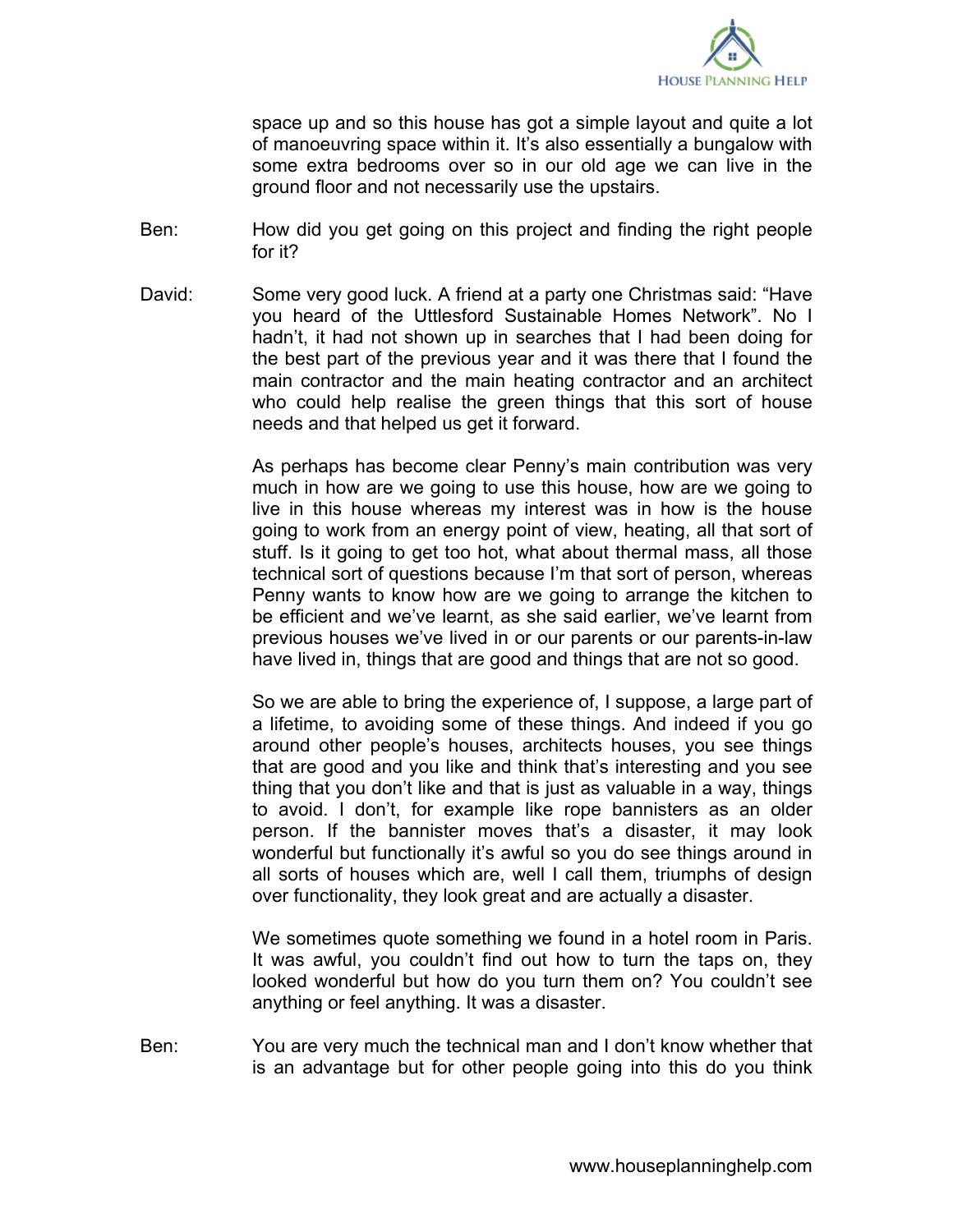

they would find it as easy because I get the impression that you are drawn to this area?

David: I think other people might want to have a project manager. Because we lived on site it was quite easy to take a lot of the project management job on. On the other hand, not having the experience we made a number of mistakes, all sorts of little things perhaps went wrong that had we been really experienced building project managers we would have anticipated.

> Also in some of these, in this sort of house, things aren't perhaps always entirely conventional, so the house isn't built in the same order, in terms of a project planning sense as if we were building a standard house on an estate by one of the big house builders who have got it down to a fine art. Here you've got bits of equipment that they just don't have. The great big thermal store that needs to be placed into position, for example, before some of the walls are even put into position themselves, so you bring the thermal store in and then you build the walls. It is very easy then just to move the thermal store into the place it's going to occupy and find that you then can't decorate the walls because you've put up the plaster board and with the thermal store into position and now you can't get at that plaster boarded wall anymore. It didn't affect us in this case but, for example, you put up the plaster board here and then you blow in all the insulation. The main contractor, Touchwood Homes, who did this house, were well aware of this so that's all taken care of but it isn't normal the way you put it, normally put the insulation in, whatever you are using and then you put the plasterboard up but of course not if you're blowing Warmcel 500 into all the wall and rafter voids.

- Ben: Penny were there any surprises for you as the build went along?
- Penny: I think as David said that some of the building order was strange right from the very beginning the builder was interested in making a total airtight wrap of the house so this house is sealed from right in the bottom of the foundations to the very apex of the roof and this means that it quite quickly gets clad all over on the outside of the frame by this thick fibreboard, specialist fibreboard, that is then double sealed and for months you have what appears to be a great cardboard box standing in the garden and that was a great surprise and I think that a normal house doesn't start off looking like that.
- Ben: David this is heated in a different way to I imagine most houses so I'm very intrigued with what sent you down this route?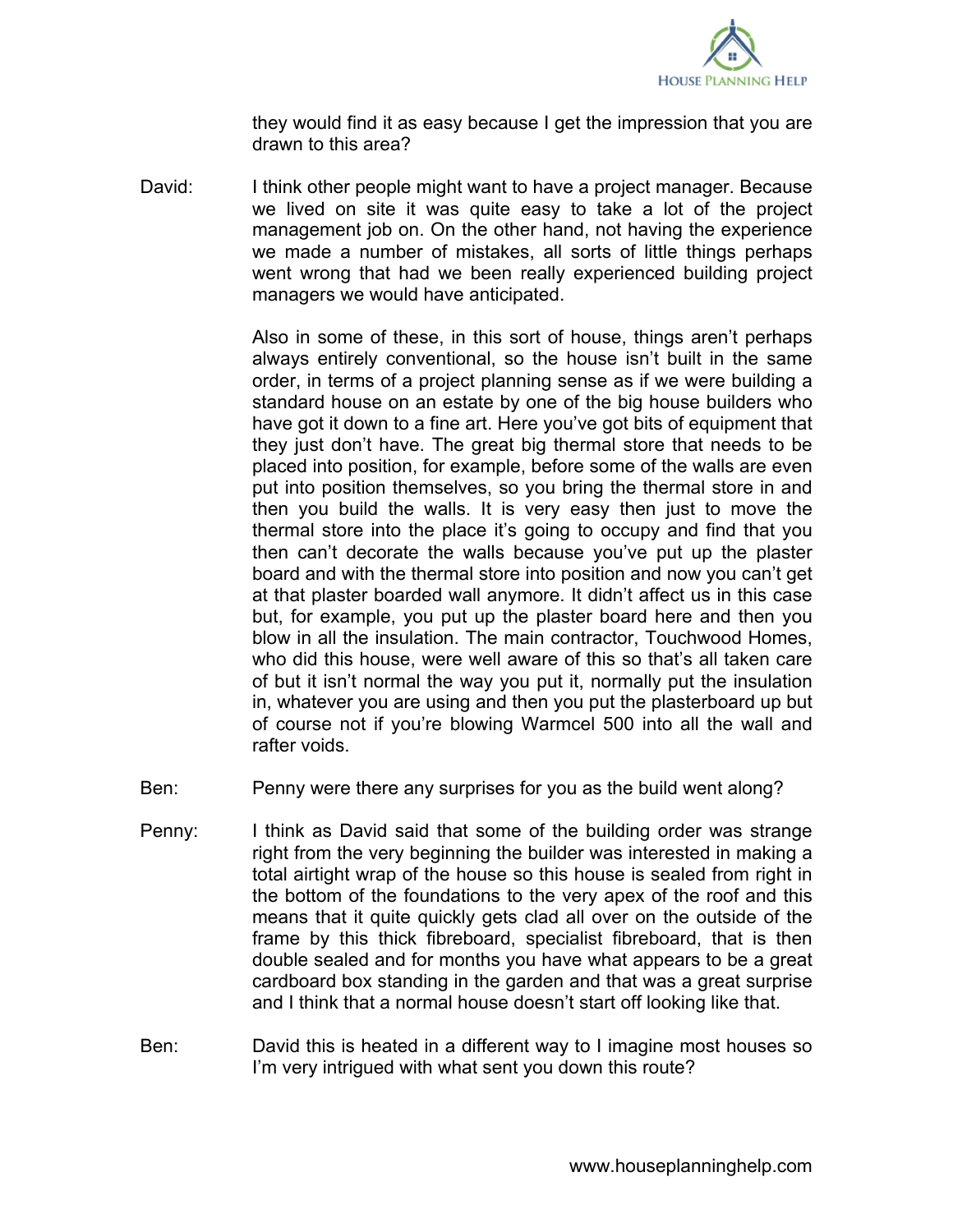

David: Well if you are going to meet the aim of being zero carbon you don't really want to use oil and ideally you don't want to use gas either as both of them are fossil fuels. It seems to me that you are allowed to use wood because that is carbon neutral. Ideally you don't want to use much of that so the idea for this house was that we would use as much sunshine as we could and have a log burner.

> If you put in a burner that just heated space what were you going to do for hot water and the house would get too hot quite quickly because it is very well insulated. Or you could buy a pellet burner that puts its heat into water but it quite clearly belonged in a boiler house and we didn't have a boiler house so at the time we had to come to some other choice so we've ended up with a log burner which doesn't unfortunately attract the renewable heat incentive.

> It burns logs and we had quite a lot of wood because we had acquired it over the years living in the old house and just not used it. It just sat there. So I brought quite a lot with us, across to this house and chopped it down smaller to go into this relatively small wood fire F12 which is what we've got here and that's proved extremely good.

> As I was showing you earlier we've got a graph that shows how often we burn the fire and that means for 2, 3 or 4 hours of an evening and that we find is enough to give us all the heat we need for hot water and space heating for the next 24 hours. And then if the following day the sun shines some or all of the heat will come from the solar thermal panels and that is very satisfactory too, and in the summer, of course, you don't burn the fire at all. So for six months of the year the sun will provide all the heat and hot water we need and then gradually as autumn comes in, depending on how many grey skies there are, you'll need to burn the fire occasionally and gradually more often.

- Ben: It's quite unusual though, isn't it, for a low energy house to have a stove? I haven't seen that many so I'm intrigued what made you decide to go down this route and some of the challenges that you faced in choosing that.
- David: Well I wanted to use the wood that we had got because this sounded a good thing. Obviously this is not available to everybody and indeed I imagine we will eventually run out of wood and we'll either have to buy logs in or maybe if it's all getting too much and bringing the wood in is too tiring as we get older we'll replace it with a pellet burner. If someone else was building this house they would probably say we'll have a gas boiler.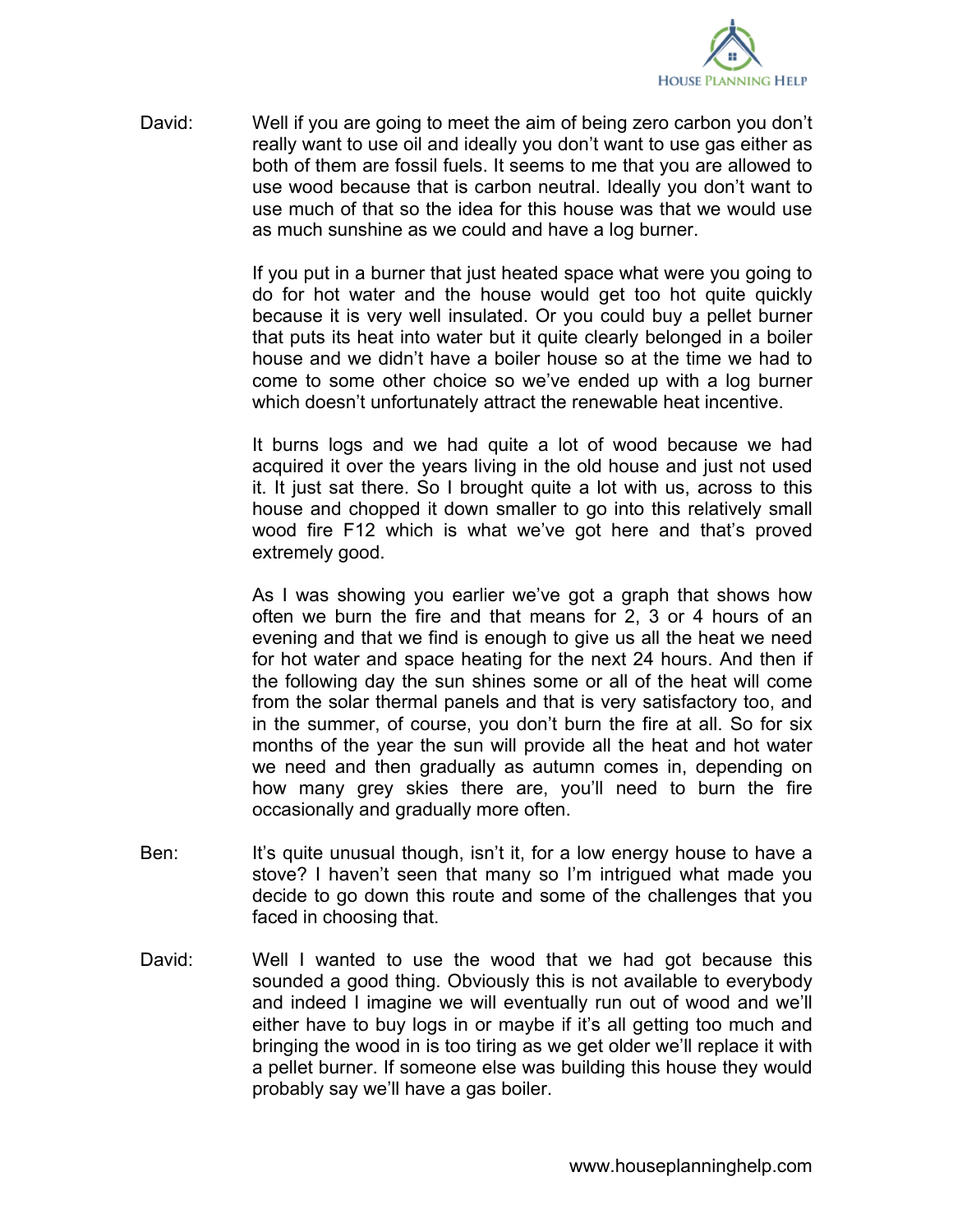

It's not entirely comparable but up the road at Wimbish there is a little group of Passivhauses built by Hastoe Housing Association, each of them has their own individual teensy weensy gas boiler and why not? Because Passivhaus says you will only use that very small quantity, the 15 kWh per  $m^2$  per year for space heating whereas in most houses space heating is their biggest bill, Passivhaus space heating is really your smallest bill. So whatever it is that you burn it's not going to be much of it. I mean it's not zero carbon but even if you used oil it wouldn't be much oil, would it?

- Ben: How has it been to live in Penny? Have you found it easy to have that change of how you're heating and knowing about your water's going to be hot?
- Penny: It's been great fun actually. It's been an interesting intellectual challenge, it's been great fun. It hasn't been onerous, you obviously have to clean the fire and relay it after you've burnt it but it's not a difficult job. But I've much enjoyed it, a great sensation of satisfaction the fact that the fire was not on from the first week in April last year through until towards the end of September before we had to burn the fire at all. It might even have been into October I'm not quite sure but for five months at least we put no heating into this house whatsoever and have copious quantities of hot water – no problem!
- Ben: What would you say is the difference between your old house, and I suppose we haven't had a great description of that but we know it was a listed building, and living in this property?
- Penny: Well the old house was an old fashioned timber framed house. We had brought it's insulation up to as much as we could possibly manage, so the lofts were full of wonderful fibreglass. We had tried to seal it as well as we could but these old houses, the very fact that they are relatively thin walls between the studs means that the heat travels straight out, so in the cold weather the house is always warm up at the west end of the house because the cold weather is coming from the east and that was a very noticeable difference. So what you were doing was everywhere you were producing heat but it was all migrating to the west where the rooms were warmer but going then straight out through that west wall and the heat is travelling out of the house all the time. But a very attractive house to live in a wonderful house to live in, full of atmosphere and we enjoyed living in that house as well but we could see we really couldn't afford it any longer.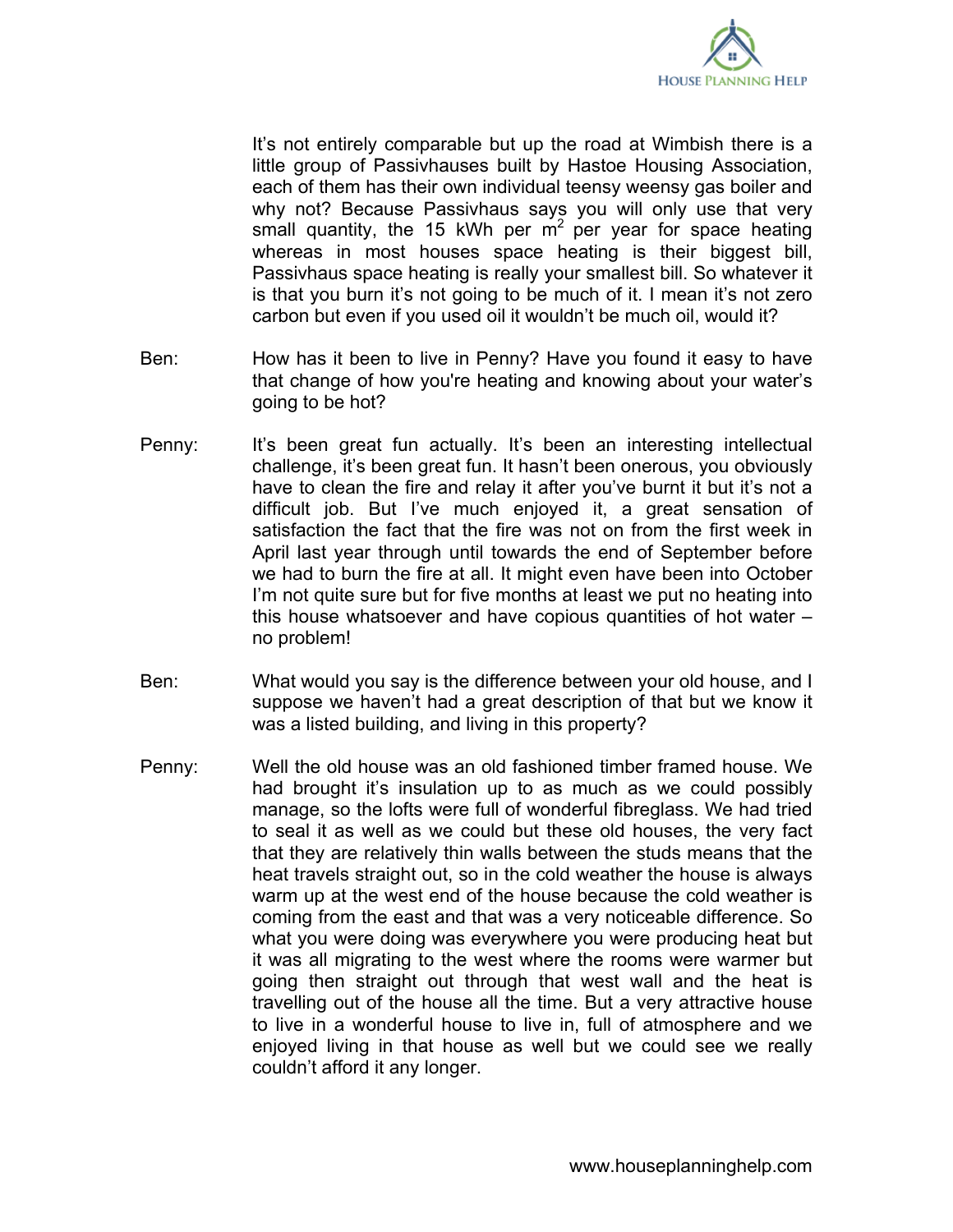

So this house is a great relief to us to be fairly certain that we will be able to afford to go on living here even in view of the fact that the pension has been frozen for some time.

- Ben: David, what has been the biggest achievement in this or going through this whole process?
- David: Oh, the fact that it works, the fact that we've done what we were setting out to do. Is this a zero carbon house? Yes, I think it is. Does it meet Passivhaus principles, Passivhaus standards? Yes, the airtightness exceeds . . . the Passive House Planning Package showed we were coming in at about 9 kWh per  $m^2$  [per year] where the standard is 15.

We seem to be able to work on sunlight and wood and nothing else. The triple glazed windows are amazing. I had seen them, I think I went skiing years ago and saw them in France. Here people, older people, perhaps will remember that in the old days with single glazing in the winter you would get those pretty jack frost patterns of the frozen condensation on the inside of the windows. Here, and I never knew it was this good, here we had last winter the similar patterns but on the outside of the outer layer obviously of the triple glazing. So you could have the house which is sitting pretty well all the time at 20ºC and outside the triple glazing is so good that you get condensation which can then freeze and form those patterns – the windows are that good. I had no idea that they would be that good and it was very impressive.

You get absolutely no downdraught at all from them, even good double glazing you'll gets some downdraught if you put your hand close to the floor you can feel the cold air falling. Obviously it is vastly better than single glazing but I'd say that this triple glazing is as much better over double glazing as double glazing is over single glazing: they are really very good indeed but they are jolly expensive.

- Ben: Have we talked about everything that's in this house?
- David: We haven't talked about the MVHR. Obviously if you have an airtight house you have to have mechanical ventilation. Touchwood installed a Powell MVHR, I understand that this is the Rolls Royce of MVHRs, mechanical heat recovery ventilation systems and it works extremely well. You change the filters every now and then, you get an interesting collection of insects on the filter with the air coming in. You get a rather depressingly grey sludge on the filter of the air coming out of the house, which I was excitingly informed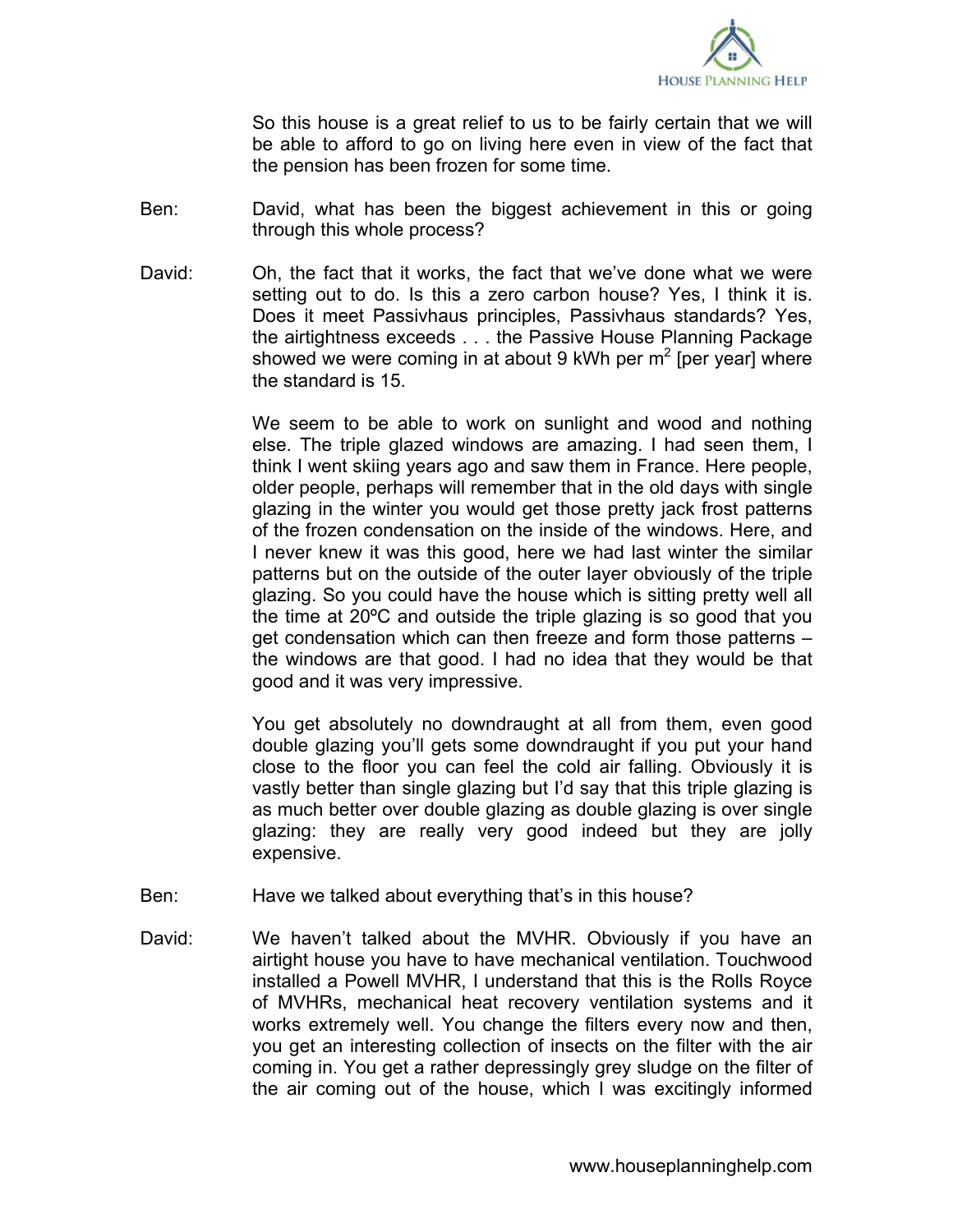

was mainly dead skin, a really unpleasant thought but obviously you've got to protect the matrix from getting dirty otherwise it's not going to work.

So that runs, you cannot hear it, you cannot feel it but towels, washing, whatever dry because the air is moving, moving, moving all the time and cooking smells vanish within 20 minutes, the shower's dried out in no time at all, it's all taken away and you never even notice. It's very good indeed and of course you've got away from those terrible trickle vent windows that everyone insisted on and they are dire and they have no place in at all in a house of this sort.

- Ben: It does seem to me as if you have actually had a really good experience on this build so I am wondering if you have any advice to pass on to others who may be just in their research stage at the moment?
- Penny: I think that you must do very very thorough research and refine your design and refine your design and then don't change your mind. I think that this a hugely important thing that if you have worked hard enough before you actually break the ground you should be able to go through smoothly without anything traumatic overtaking you. Try not to change your mind half way through because that's where things go wrong, money vanishes, tears appear, take faith that you've thought this out before you've ever set off on it.
- David: Yes I entirely agree. Actually that's a good design principal. In years gone by as a project manager in the telecommunications industry that's what you did, you tried to persuade everyone to spend a really long time and a lot of effort on the fundamental design and then you can get on with the actual implementation, secure that your design is good.

Yes it's things like is the kitchen really going to work, where are the plugs sockets and lights and so forth going to be and it is very easy for them to come out in the wrong places because of the drawings. It's something as simple as if you've got a light switch and a power socket more or less in the same place on the drawing they will tend to come out side by side because on a drawing you can't show them one above another so they tend to be shifted along and there are one or two places in the house where this was interpreted wrongly and when I came, because I did this myself, when I came to put the socket on the wall or light switch on the wall I realised that the wire wasn't really where I wanted it to be, but by that time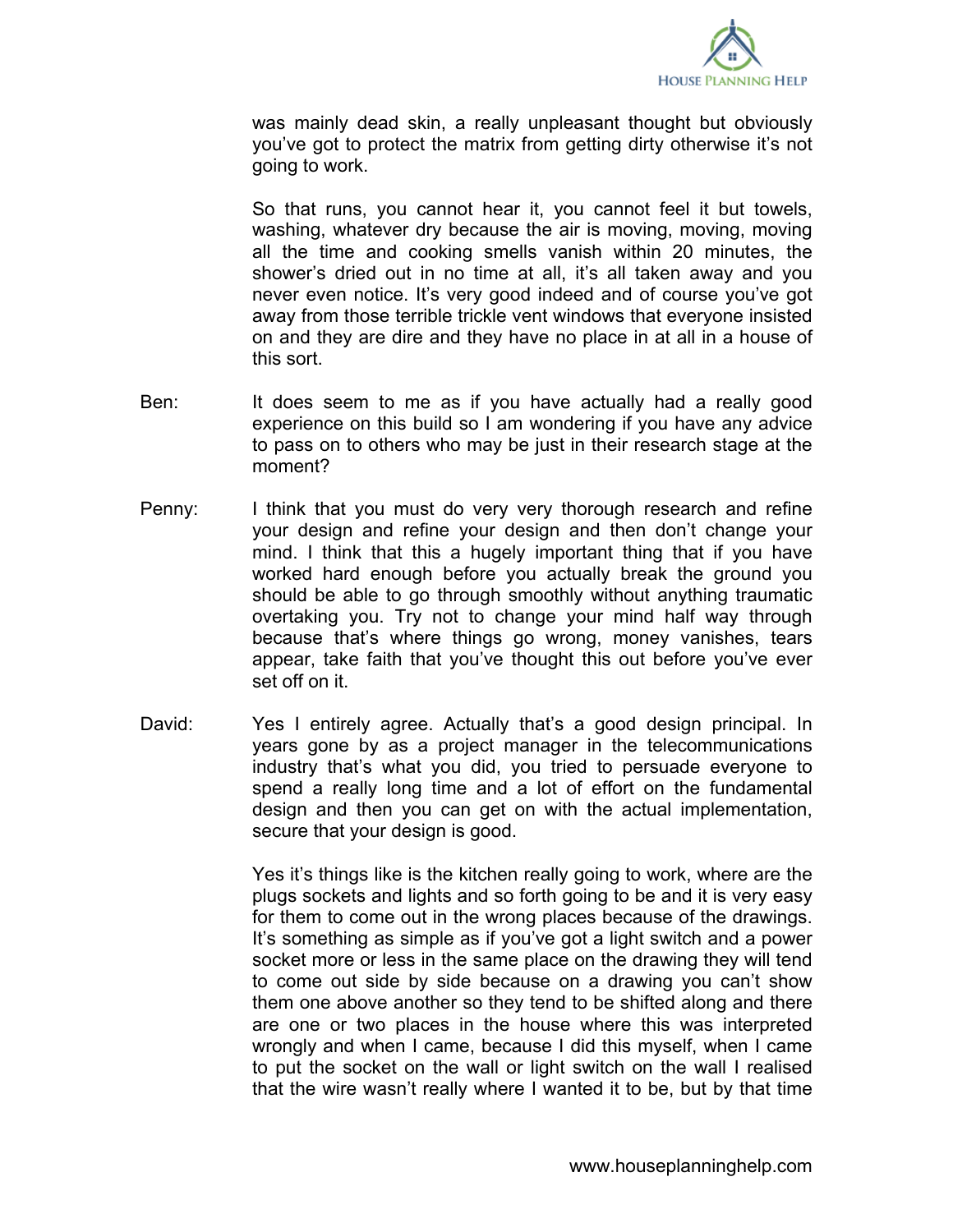

and with this sort of design it was too late. So the light switches 6 inches or a foot even, in one or two cases, further away than I would have hoped to be. That was sort of annoying, one or two case we found that and were able to move the wire without too much trouble but with all the walls being filled with insulation including the internal walls, because that's what's used to keep the sound, the sound deadening between the rooms it is very difficult with everything blown full of Warmcel to move wires once they've been pulled in and the plasterboard has been put on you suddenly realise that the wire is stuck out of the plasterboard not where you expected it to be or not quite where it should have been. It sort of looked alright at the time but once the plasterboard has gone in and the doors gone in you suddenly realise that that switch should have been much closer to the door. It's only in one or two places but it is that sort of level of detail.

- Ben: David is there anything else that I should be asking you that perhaps I haven't?
- David: The only thing we lost some time on I think that it's worth mentioning is that the stairs came wrong and because of that we lost two months in two months and that really was very annoying. I was close to throwing my toys out of the pram over that.

The stairs came in good time and they sat in this room here on its side and indeed I remember the kitchen fitters using it as a sort of bench and spreading out their tools on the stairs sitting on its side. If we had opened it all up and looked and found out that the spindles where all wrong and of course if the spindles are wrong then the rails are wrong and the bannister is wrong as well and the whole lot had to go back or at least all that bit of it had to go back and be replaced and that had all these knock on effects.

The stairs was late so then the plasterboard couldn't be finished, the plastering, the last bit a day's worth, just a day's worth of work, we couldn't do the second fix for that bit of the power circuit because the plastering hadn't been done. The Klargester couldn't be commissioned because there was no power on that circuit and when the Klargester was commissioned we found that its rotation alarm was firing because there was a defective reed switch in it. So everything went late and of course we couldn't move into the house until we had a package sewage system that was working so back it went day after day, four week to replace the stairs something like a fortnight to get the plasterer back, day after day after day went by. It was annoying, very annoying indeed and as I say we would have been in at the end of August when in fact we weren't in till the end